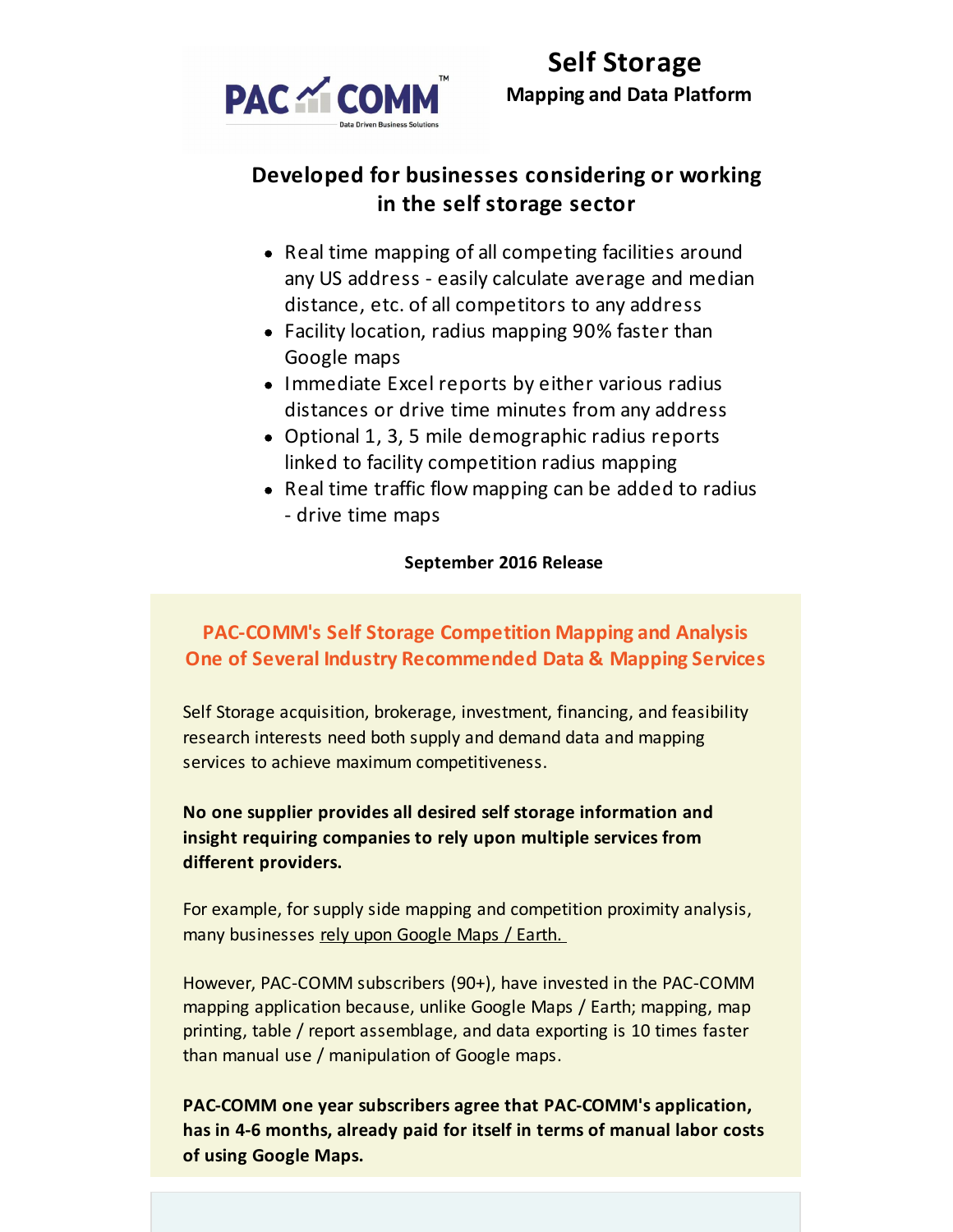#### **Join the Many Licensees Benefiting from the Application**

If your business has interest in self storage property or loan acquisition, investment research, real estate research for future development, marketing / sales, or any type of self storage location research; PAC-COMM's Google Mapping API offers these features:

- Service subscribers can enter any specific address or zip code for any search employing **either** distance or drive time radius selections. Entered radius or drive time queries are immediately mapped with all self storage facilities represented
- Web based application consists of PAC-COMM's self storage database (the NSSMDb 49,293 primary facilities), AWS / RDS cloud web hosting, and three Google API's: Mapping, Geocoding and Places
- Google's mapping platform includes toggled street/satellite views, high resolution small to large image sizing, toggled map to satellite or reverse view imagery accessible with PC's, tablets, or smart phones
- On-going verification, alteration of facility information, geo-coding, at our expense
- Users can print or save excel friendly CSV lists of all facilities of any radius or drive time area by entering a street address
- Subscribers receive PAC-COMM paid for bi-yearly updates of NSSDb information including address updates / corrections, NCOA, DSP, DPV, LACS, address standardization, and added or removed shuttered facilities
- PAC-COMM daily searches and corrections of facility names, geo-coding, self storage status: closed, newly opened, not a primary facility, etc.
- Unlimited searches, downloads. Accessible 24 hours a day, 365 days a year



#### **New Feature: Real Time Traffic Flow Mapping**

When examining self storage facilities by distance radius or drive time minutes the user can also look at traffic flow in terms of congestion accurate for the time of each search. This search feature can be used multiple times a day to obtain real time pictures of traffic flow in relation to surrounding self storage facilities.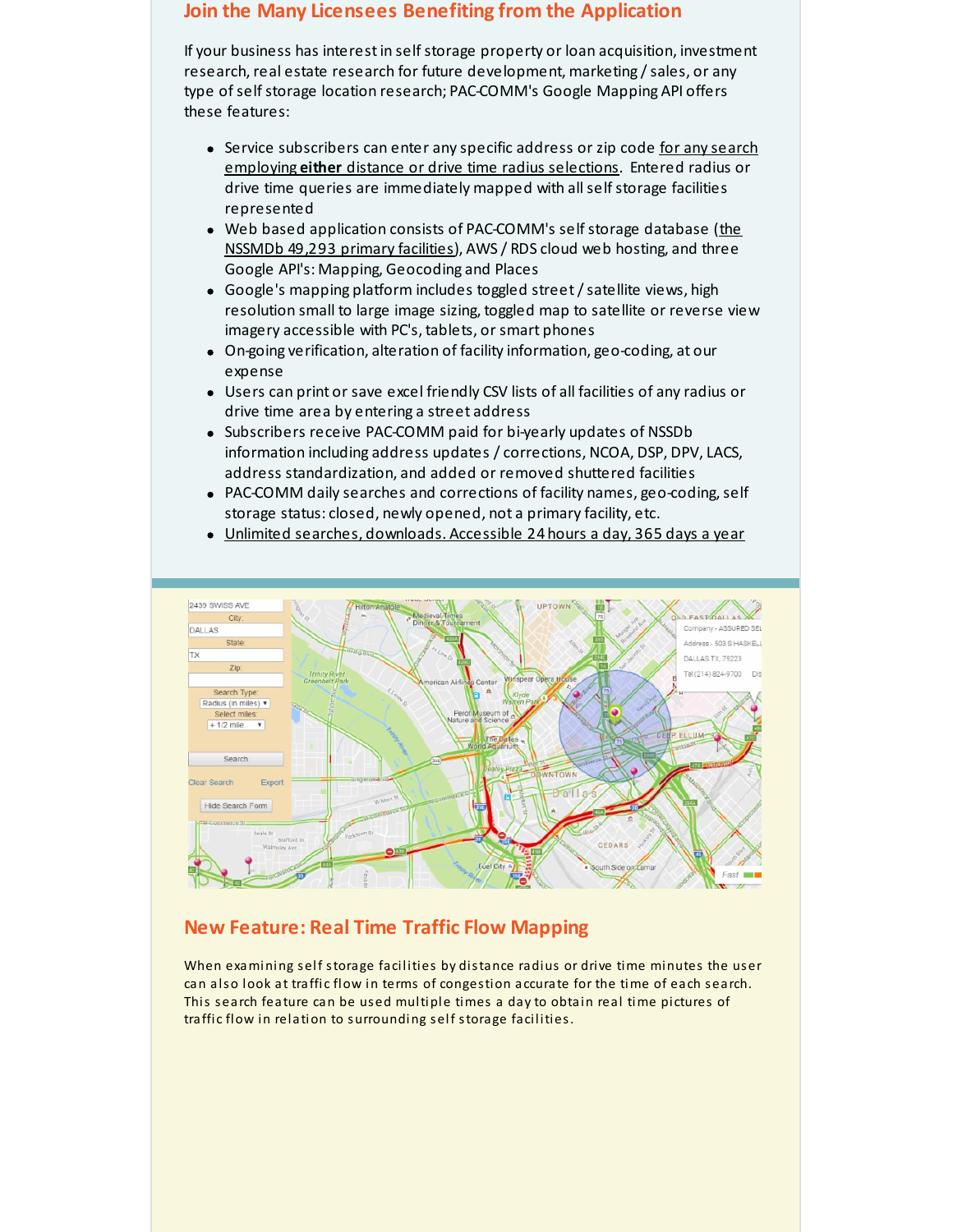

#### **Radius Based Distance (Mile) Searches**

Application supports radius searches of  $\frac{1}{2}$ , 1, 2, 3, 5, 10, 25, 50, 250, 500 miles, after entering a complete street address - also search by city, or zip code (when geographic areas are selected the application will start searches at the GPS defined center of the geographic area)



## **Drive Time (Minute) Searches**

Application supports drive time searches of 5, 10, 15, 20, 25, 50 minutes, after entering either a complete address or zip code

lw

## **Download Drive Time, Distance Facility Lists**

Users can print or save excel friendly CSV lists of all facilities of any radius area or drive time search when entering either a street address or zip code.

10 Minute Drive Time from 2235 S Koke Mill Rd, Springfield, IL 62711

| Company                                        | <b>Address</b>               | City                   | <b>State</b> | Zip | Phone                             | Time. |
|------------------------------------------------|------------------------------|------------------------|--------------|-----|-----------------------------------|-------|
| <b>RPORT MINI STORAGE</b>                      | 2195 J DAVID JONES PKWY      | <b>SPRINGFIELD IL</b>  |              |     | 62707 (217) 744-8333 10 mins      |       |
| <b>PITOL STORAGE</b>                           | 2225J DAVID JONES PKWY       | <b>SPRINGFIELD IL</b>  |              |     | 62707 (217) 522-0300 10 mins      |       |
| <b><i><u>DNTROLLED STORAGE SYSTEMS</u></i></b> | 2235 S KOKE MILL RD          | <b>SPRINGFIELD IL</b>  |              |     | 62711 (217) 953-4481 1 min        |       |
| <b>HITE OAKS MIN I STORAGE</b>                 | <b>2605 OLD BACHELOR TRL</b> | <b>SPRINGFIELD IL</b>  |              |     | 62711 (217) 241-5345 7 mins       |       |
| <b><i>NTROLLED STORAGE SYSTEMS</i></b>         | <b>3012 GREAT NORTHERN</b>   | <b>SPRINGFIELD IL</b>  |              |     | 62711 (217) 787-7707 5 mins       |       |
| <b>RKWAY POINT MINI-STORAGE</b>                | <b>3108 GREAT NORTHERN</b>   | <b>SPRINGFIELD IL</b>  |              |     | 62711 (217) 546-7505 4 mins       |       |
| <b>ESTSIDE MINI STORAGE</b>                    | 3142 S DOUGLAS AVE           | <b>SPRINGFIELD IL</b>  |              |     | 62704 (217) 546-6986 8 mins       |       |
| HITE OAKS MIN I STORAGE WEST                   | 3500 HOLLIS DR               | <b>SPRINGFIELD IL</b>  |              |     | 62711 (217) 546-5990 3 mins       |       |
| FFERSON WEST MIN I STORAGE                     | 4055 W JEFFERSON ST          | <b>SPRINGFIELD IL</b>  |              |     | 62707 (217) 793-5080 9 mins       |       |
| HAUL CO                                        | <b>410N BRUNS LN</b>         | <b>SPRINGFIELDILL</b>  |              |     | 62702 (217) 546-2730 8 mins       |       |
| ARACHIMEST STORAGE U.C.                        | 4701 ALEV BIVD               | <b>CODINICEIEI DUI</b> |              |     | <b>62711 (217) 670-2200 Emine</b> |       |

3 Mile Distance (radius) from 1130 Euclid Ave, Cleveland, OH 44115

| Company                           | <b>Address</b>          | City             | <b>State</b> | Zip | Phone                | <b>Distance</b> |
|-----------------------------------|-------------------------|------------------|--------------|-----|----------------------|-----------------|
| <b>BEREA STORAGE FACILITY</b>     | 1110 EUCLID AVE #300    | <b>CLEVELAND</b> | OH           |     | 44115 (440) 234-5252 | 0.01            |
| REA SELF STORAGE                  | 1148 EUCLID AVE         | <b>CLEVELAND</b> | OH           |     | 44115 (216) 348-6292 | 0.02            |
| <b>COMPASS SELF STORAGE</b>       | 1549 SUPERIOR AVE E     | <b>CLEVELAND</b> | OH           |     | 44114 (216) 220-4104 | 0.36            |
| <b>TORAGE CONTINUITY LLC</b>      | 1768 E 25TH ST          | <b>CLEVELAND</b> | OH           |     | 44114 (216) 881-8275 | 0.77            |
| <b>SATEWAY SELF STORAGE</b>       | <b>211 HIGH ST</b>      | <b>CLEVELAND</b> | OH           |     | 44115 (216) 621-0666 | 0.34            |
| LOSET N STORAGE CONCEPTS          | 2325 SAINT CLAIR AVE NE | <b>CLEVELAND</b> | OH           |     | 44114 (216) 344-3000 | 0.8             |
| <b>OOWNTOWN SELF STORAGE</b>      | 2390 CENTER ST          | <b>CLEVELAND</b> | OH           |     | 44113 (216) 241-0967 | 1.23            |
| <b>TERLING COMMERCIAL STORAGE</b> | <b>3600 PERKINS AVE</b> | <b>CLEVELAND</b> | OH           |     | 44114 (216) 432-0460 | 1.21            |
| <b>ELF STORAGE DEPOT</b>          | <b>3725 CROTON AVE</b>  | <b>CLEVELAND</b> | OH           |     | 44115 (216) 426-3000 | 1.43            |
| <b>JETRO MINI STORAGE</b>         | <b>3815 CLARK AVE</b>   | <b>CLEVELAND</b> | OH           |     | 44109 (216) 631-6333 | 2.55            |
| <b>ILLSTAR STORAGE</b>            | 5201 CARNEGIE AVE       | <b>CLEVELAND</b> | OH           |     | 44103 (216) 391-9191 | 1.67            |
| UBESMART SELF STORAGE             | 5440 S MARGINAL RD      | <b>CLEVELAND</b> | OH           |     | 44114 (216) 432-2122 | 2.47            |
| <b>USSEN SELF STORAGE</b>         | 6000 CARNEGIE AVE       | <b>CLEVELAND</b> | OH           |     | 44103 (216) 361-1200 | 1.87            |
|                                   |                         |                  |              |     |                      |                 |

Downloaded lists include

all information reported in these samples.

**Such neatly formatted and easy to download reporting is not possible with Google Maps.**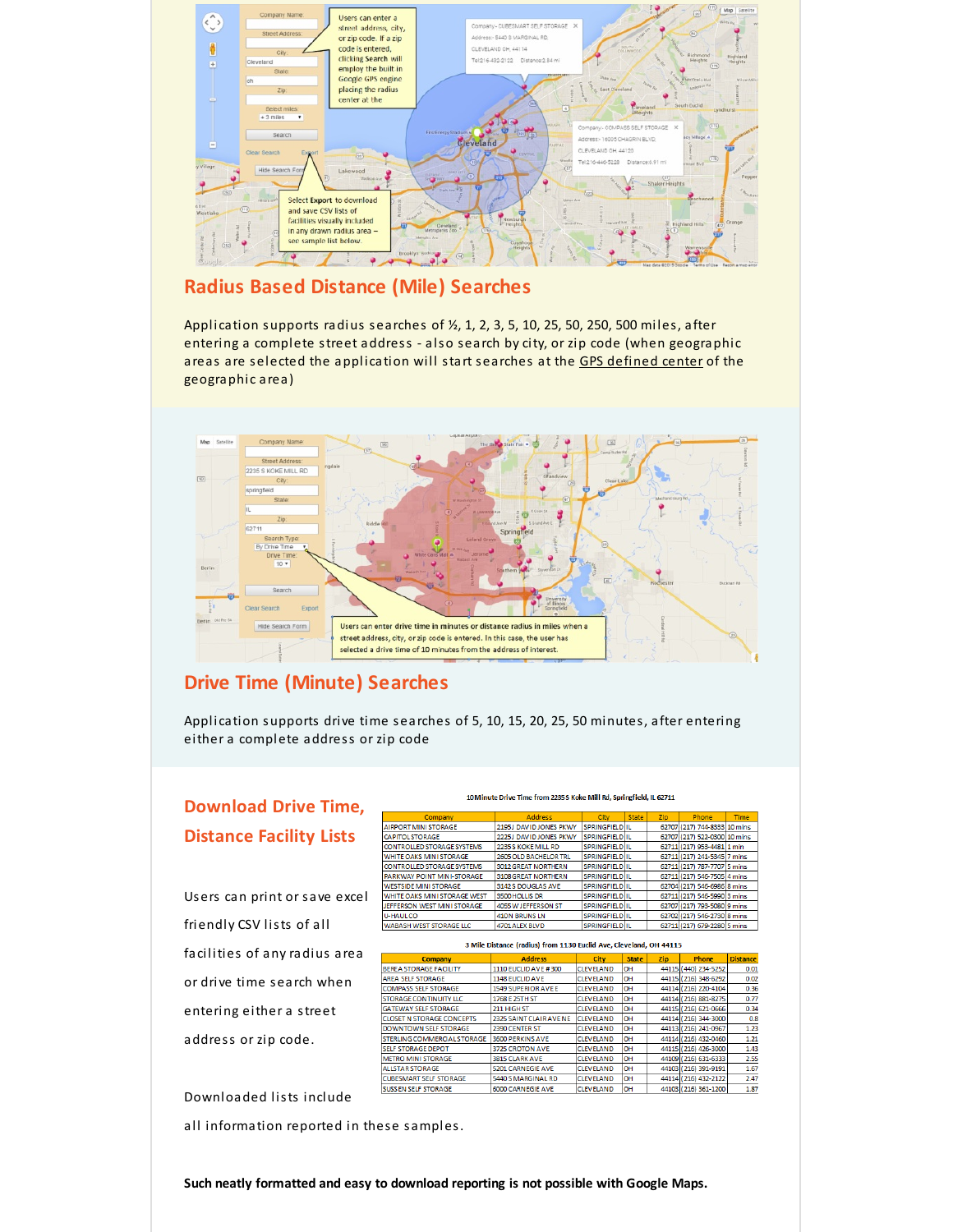# **New Addition: Radius Based Demographic Reporting**

**PAC "COMM"** 

8161 Main St, Clarence, Town of, New York, 14221<br>Rings: 1, 3, 5 mile radii

|                                          | 1 mile                          | 3 miles  | 5 miles  |
|------------------------------------------|---------------------------------|----------|----------|
|                                          | Population                      |          |          |
| 2000 Population                          | 4.168                           | 39.649   | 145,276  |
| 2010 Population                          | 4.855                           | 41,603   | 148,070  |
| 2014 Population                          | 4,803                           | 44.355   | 147,853  |
| 2000-2010 Annual Rate                    | 1.54%                           | 0.48%    | 0.19%    |
| 2010-2014 Annual Rate                    | -0.20%                          | 414496   | $-0.03%$ |
| 2014 Male Population                     | 47.80%                          | 47.10%   | 47.60%   |
| <b>2014 Female Population</b>            | 52,20%                          | 52.90%   | 52,40%   |
| 2014 Median Age                          | 45.9                            | 47.8     | 45.2     |
|                                          | <b>Race and Ethnicity</b>       |          |          |
| 2014 White Alone                         | 88.00%                          | 88.60%   | 89.70%   |
| 2014 Black Alone                         | 3.30%                           | 2.90%    | 3.30%    |
| 2014 American Indian/Alaska Native Alone | 0.20%                           | 0.10%    | 0.20%    |
| 2014 Asian Alone                         | 6.40%                           | 6.40%    | 4.80%    |
| 2014 Pacific Islander Alone              | 0.10%                           | 0.10%    | a no x.  |
| 2014 Other Race                          | 0.50%                           | 0.40%    | 0.40%    |
| 2014 Two or More Races                   | 1.50%                           | 1,60%    | 1,60%    |
| 2014 Hispanic Origin (Any Race)          | 2.60%                           | 2.10%    | 2.10%    |
|                                          | <b>Households</b>               |          |          |
| 2000 Households                          | 1.587                           | 15.782   | 57.459   |
| 2010 Housebolds                          | 2.092                           | 17,611   | 61.121   |
| 2014 Total Housebolds                    | 2.099                           | 17,737   | 61.753   |
| 2000-2010 Annual Rate                    | 2.80%                           | 1.10%    | 0.62%    |
| 2010-2014 Annual Rate                    | 0.06%                           | 0.14%    | 0.20%    |
| 2014 Average Household Size              | 225                             | 2.28     | 235      |
|                                          | Median Household Income         |          |          |
| 2014 Median Household Income             | \$66,056                        | \$74,391 | \$66.291 |
|                                          | <b>Average Household Income</b> |          |          |
| 2014 Average Household Income            | \$87,543                        | \$99,183 | \$92,306 |
|                                          | Per Capita Income               |          |          |
| 2014 Per Capita Income                   | \$39,086                        | \$42,801 | \$38,872 |
|                                          | Housing                         |          |          |
| <b>2000 Total Housing Units</b>          | 1,719                           | 16,581   | 59,723   |
| 2000 Owner Occupied Housing Units        | 1.222                           | 12,332   | 45.291   |
| 2000 Renter Occupied Housing Units       | 365                             | 3.451    | 12.168   |
| 2000 Vacant Housing Units                | 132                             | 798      | 2.264    |
| 2010 Total Housing Units                 | 2.232                           | 18.525   | 64.051   |
| 2010 Owner Occupied Housing Units        | 1.367                           | 13,342   | 47344    |
| 2010 Renter Occupied Housing Units       | 725                             | 4,269    | 13.777   |
| 10 Vacant Housing Units                  | 140                             | 914      | 2.930    |
| 2014 Total Housing Units                 | 2.232                           | 18.654   | 64.562   |
| 2014 Owner Occupied Housing Units        | 1339                            | 13,220   | 47.150   |
| 2014 Renter Occupied Housing Units       | 761                             | 4,517    | 14,603   |

purchased separately

- 1, 3, 5 mile demographic radius reports available for any US address
- Reports produced and exported in Excel format in less than two minutes
- Demographic reports can be generated and coordinated with facility competition mapped radius areas -1, 3, 5, miles
- Basic report is firstrelease larger, more complex reports forthcoming
- Unlimited reports at one flat fee, 24/7 access
- Demographic reports are discounted when purchased with mapping application or can be

## **Contact us for Pricing Options**

Subscribers have numerous choices of subscription duration (1, 3, 6, months, one or more years) and combinations of specific mapping and demographic data services alone or in combination:



- Radius distance (1,3,5,10, 25, miles, etc.) mapping and reporting
- Drive time (5, 10, 15, 20, etc.) mapping and reporting
- Demographic reporting per basic report format for any US address
- Any of these three products alone or in combination
- $\bullet$  Real time traffic flow mapping
- The more of the three services subscribed to, the less subscription cost per product

PAC-COMM subscribers can add features at discounted rates as they become available (including traffic flow and counts mapping and reporting currently under development to be released in later 2016).

**Licensing optionsthatrange from \$500 to \$2,500 per year depending upon desired duration of usage and the number of optional features.**

#### **Also contact us now to reserve your Free Trial**

PAC-COMM offers free two day trial periods for accessing and exploring the mapping or demographic applications. To reserve your test trial, ask additional application. pricing, or licensing questions, contact Teresa Roemer at PAC-COMM, troemer@pac-comm.biz.